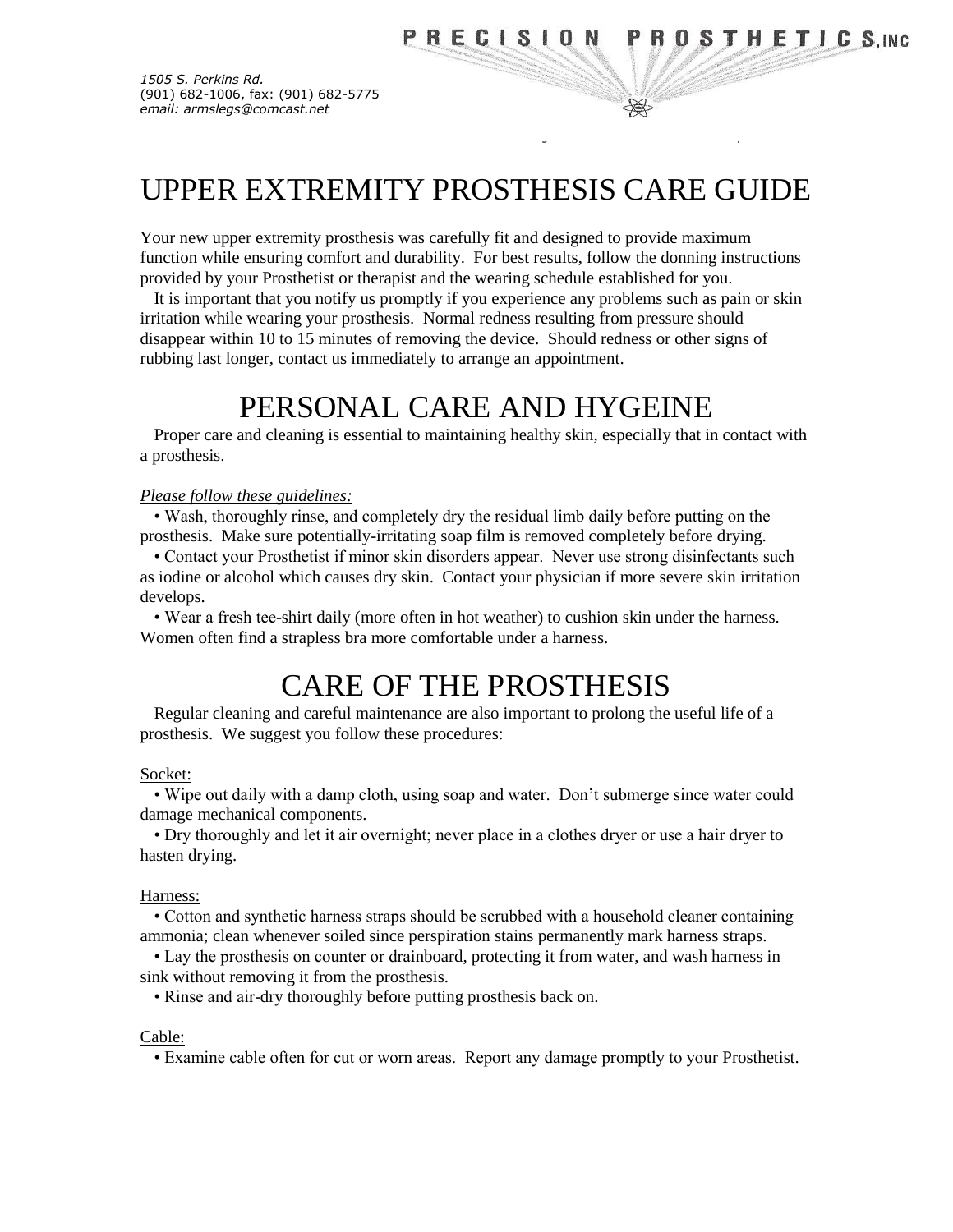₩

*1505 S. Perkins Rd.* (901) 682-1006, fax: (901) 682-5775 *email: armslegs@comcast.net*

## Rubber Bands:

• Each rubber band applies approximately one pound of finger closure pressure to an object. You may wear as many as you find comfortable.

 *"Taking Orthotics and Prosthetics One Step Further"*

• Cut off a worn-out elastic band with a scissors and replace it with a new one. Your Prosthetist can obtain an applicator for you. Note: Grease and sharp objects can easily damage these elastic bands.

# MAINTAINING A COSMETIC GLOVE

Your prosthetic glove is made of durable, strong material; it is meant to withstand most normal activities as well as exposure to many substances. Some, however, will cause permanent staining, stiffening, or shortened lifespan.

## *For best wear, follow these guidelines:*

• Wash Immediately — A softening agent in the plastic of the cosmetic glove makes it vulnerable to permanent staining by the following substances:

- Ball-point pen Shoe polish
- Duplicating ink Carbon paper
- Colored lacquers Indelible pencil
- Fresh newsprint
- New dark clothing
- Mustard

• Avoid Contact — Prolonged contact (over one minute) with the following solvents will weaken

a glove and may cause stiffening:

- Gasoline
- Carbon tetrachloride (carbon, energine)
- Benzene
- Absolute ethanol and 90% ethanol liquid soap
- Kerosene
- Turpentine (paint thinner)

• Rinse Promptly — The following substances won't affect the glove permanently, but they

should be washed off:

- Detergent mixtures
- Methanol (wood alcohol)
- Acetic acid (vinegar)
- Concentrated lye solutions
- Mineral oils
- Ethanol-water mixtures (beer, whiskey, wine)
- Fruit juices (darker juices may stain)
- Food condiments (ketchup, mayonnaise)
- Washing the Glove

Wash the glove once per day in a mixture of mild soap and lukewarm water. Excessive dirt or stains may be treated with a cloth moistened in wood alcohol or ethanol, rubbing the spot gently to remove stain. Hot water won't harm the glove but boiling water may weaken glove material